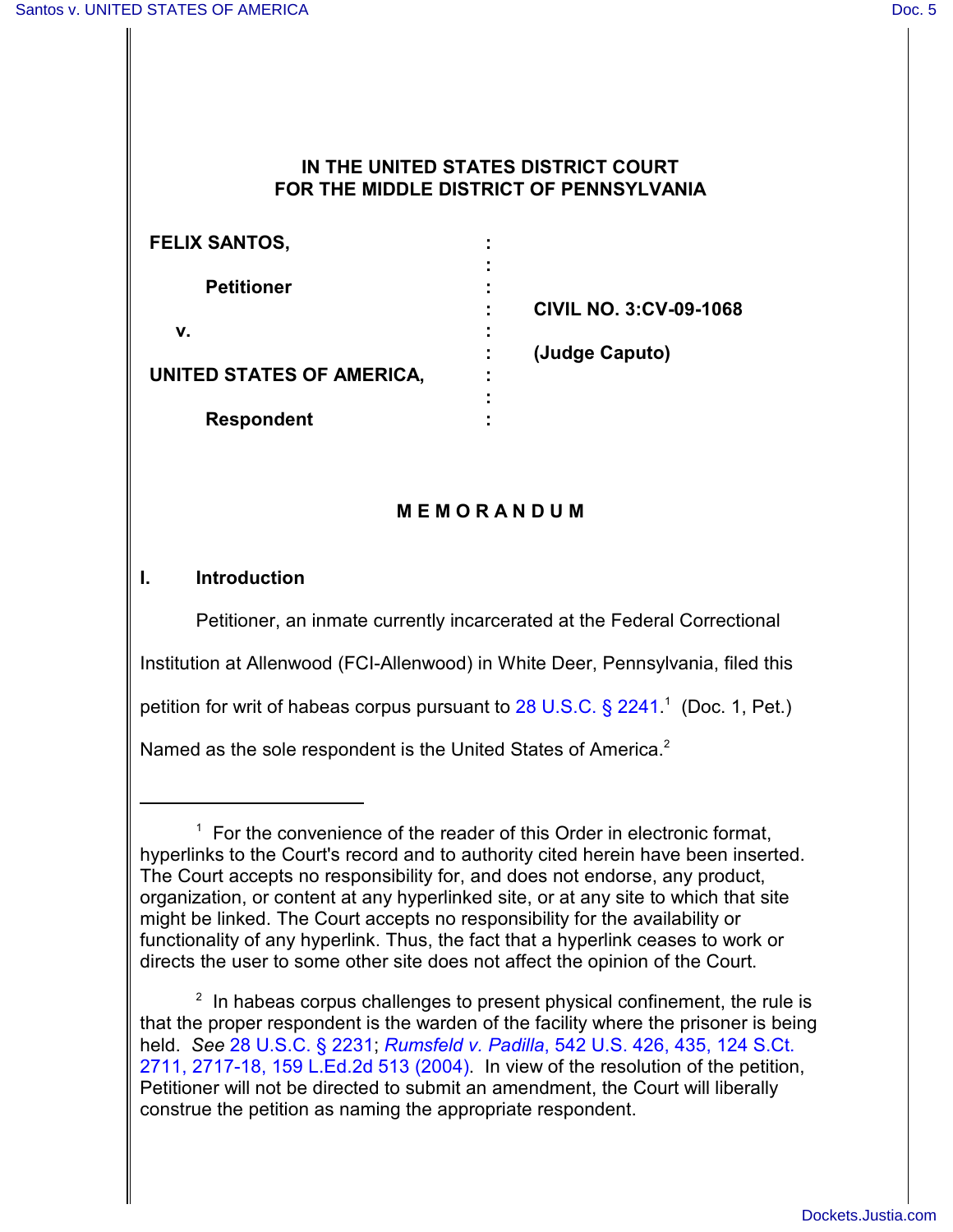This matter is now before the Court for screening. "Federal courts are authorized to dismiss summarily any habeas petition that appears legally insufficient on its face." *McFarland v. Scott*[, 512 U.S. 849, 856, 114 S.Ct. 2568, 2572, 129](http://www.westlaw.com/find/default.wl?rs=CLWP3.0&vr=2.0&cite=512+U.S.+849)

[L.Ed.2d 666 \(1994\)](http://www.westlaw.com/find/default.wl?rs=CLWP3.0&vr=2.0&cite=512+U.S.+849); *United States v. Thomas*[, 221 F.3d 430, 437 \(3d Cir. 2000\)](http://www.westlaw.com/find/default.wl?rs=CLWP3.0&vr=2.0&cite=221+F.3d+430).

Habeas Rule 4 requires the court to examine a petition prior to ordering an answer and to summarily dismiss the petition "[i]f it plainly appears from the petition and any attached exhibits that the petitioner is not entitled to relief in the district court.[" 28](http://www.westlaw.com/keycite/default.wl?rs=CLWP3.0&vr=2.0&cite=++28+U.S.C.+s+2254+Rule+4+) [U.S.C. § 2254 Rule 4](http://www.westlaw.com/keycite/default.wl?rs=CLWP3.0&vr=2.0&cite=++28+U.S.C.+s+2254+Rule+4+) , applicable through Rule 1(b).

After undertaking the review required by Rule 4, for reasons stated below, the petition will be summarily dismissed as Mr. Santos has failed to demonstrate that his remedy pursuant to a  $28$  U.S.C. § 2255 motion for challenging the convictions is inadequate or ineffective. $3$ 

## **II. Background<sup>4</sup>**

A. Conviction and Procedural History

Following a jury trial, Felix Santos was convicted of conspiring to possess with the intent to distribute cocaine and attempting to possess with the intent to

 $3\,$  Mr. Santos has also submitted an application requesting leave to proceed *in forma pauperis* which will be granted for the sole purpose of the filing of this action.

 $4$  The background has primarily been extracted from Mr. Santos' criminal action docket sheet, and the documents contained within, which the Court obtained from the PACER Service Center. *See* [http://pacer.psc.uscourts.gov](http://www.westlaw.com/keycite/default.wl?rs=CLWP3.0&vr=2.0&cite=http%3a%2f%2fpacer.psc.uscourts.gov); *United States v. Santos*, 1:99-CR-0716-DMM (S.D. Fla.)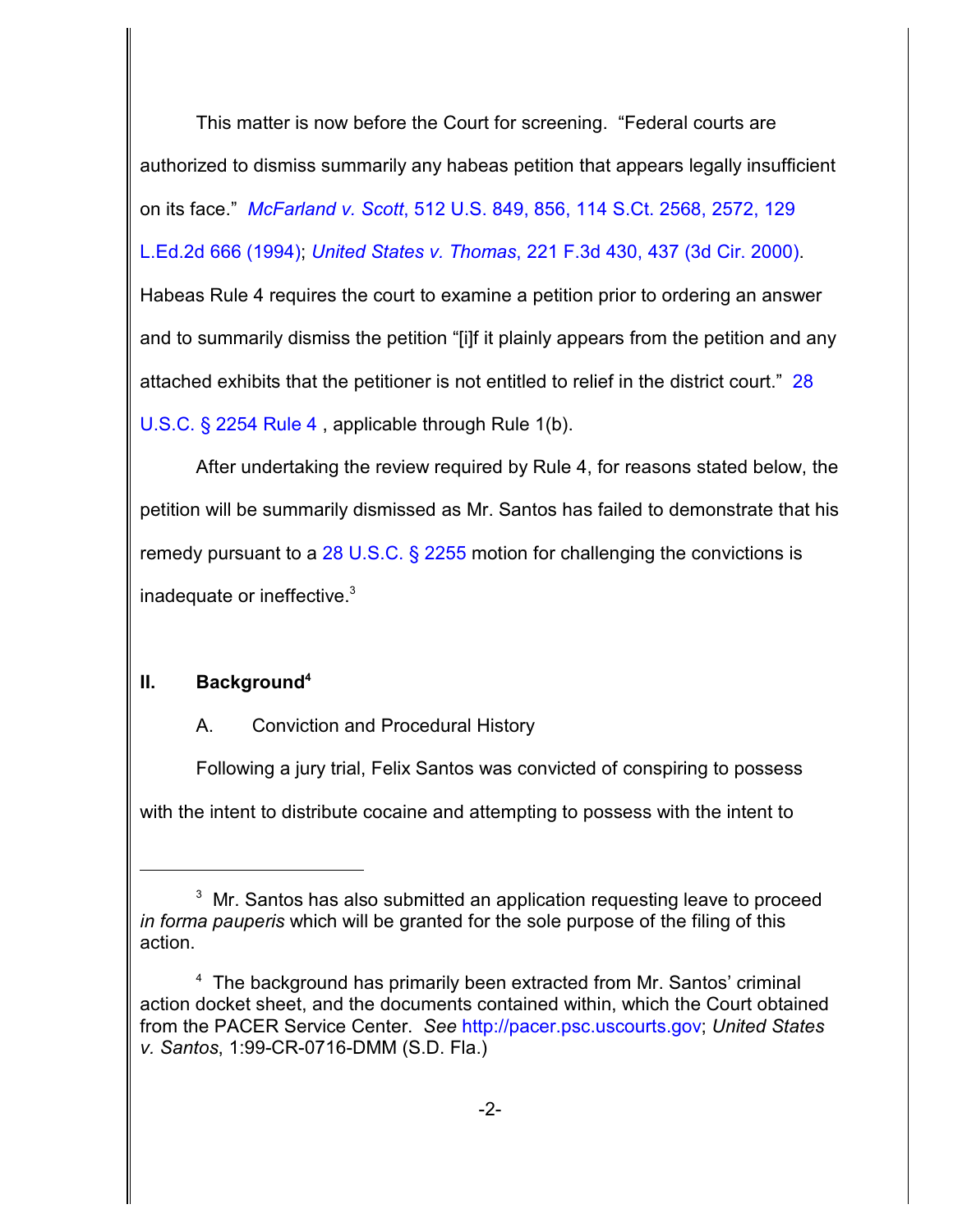distribute cocaine, in violation of 21 U.S.C.  $\S$  846, and using a firearm during and in relation to a drug trafficking crime, in violation of [18 U.S.C. § § 942\(c\)\(1\)](http://www.westlaw.com/find/default.wl?rs=CLWP3.0&vr=2.0&cite=18+USCA+s+s+942%28c%29%281%29), (2), in the United States District Court for the Southern District of Florida. On May 12, 2000, Felix Santos was sentenced to a total term of 248 months imprisonment.

 On May 15, 2000, Mr. Santos filed a timely notice of appeal. The Eleventh Circuit Court of Appeals rejected Mr. Santos' arguments and affirmed his conviction on September 25, 2001. *See [United States v. Santos](http://www.westlaw.com/find/default.wl?rs=CLWP3.0&vr=2.0&cite=275+F.3d+51)*, 275 F.3d 51 (Table)(11 Cir. 2001)(No. 00-12578). On December 17, 2001, Mr. Santos filed a motion to vacate sentence pursuant to [28 U.S.C. § 2255](http://www.westlaw.com/find/default.wl?rs=CLWP3.0&vr=2.0&cite=28+USCA+s+2255). *See* electronic docket sheet, *Santos v. United States of America*, 1:01-CV-5024-DMM (S.D. Fla.). On June 14, 2002, the trial court denied the motion. On November 25, 2002, the Eleventh Circuit Court of Appeals denied Felix Santos' application for a certificate of appealability.

Mr. Santos then filed two separate motions for a reduction of sentence, both of which were denied by the trial court, as were his appeals of these orders by the Eleventh Circuit Court of Appeals. *See [United States v. Santos](http://www.westlaw.com/find/default.wl?rs=CLWP3.0&vr=2.0&cite=310+Fed.Appx.+341)*, 310 Fed. Appx. [341 \(11th Cir. 2009\)](http://www.westlaw.com/find/default.wl?rs=CLWP3.0&vr=2.0&cite=310+Fed.Appx.+341). Mr. Santos then filed a Petition for writ of Audita Querla which was denied by the trial court on August 27, 2009. *See* electronic docket sheet, *[United States v. Santos](http://www.westlaw.com/find/default.wl?rs=CLWP3.0&vr=2.0&cite=1%3a99+Colum.+L.+Rev.+0716)*, 1:99-CR-0716-DMM (S.D. Fla.)

#### B. Allegations of the Present Petition

Mr. Santos suggests in his petition that his sentence and conviction are illegal because the trial court lacked jurisdiction; the government failed to the proper legal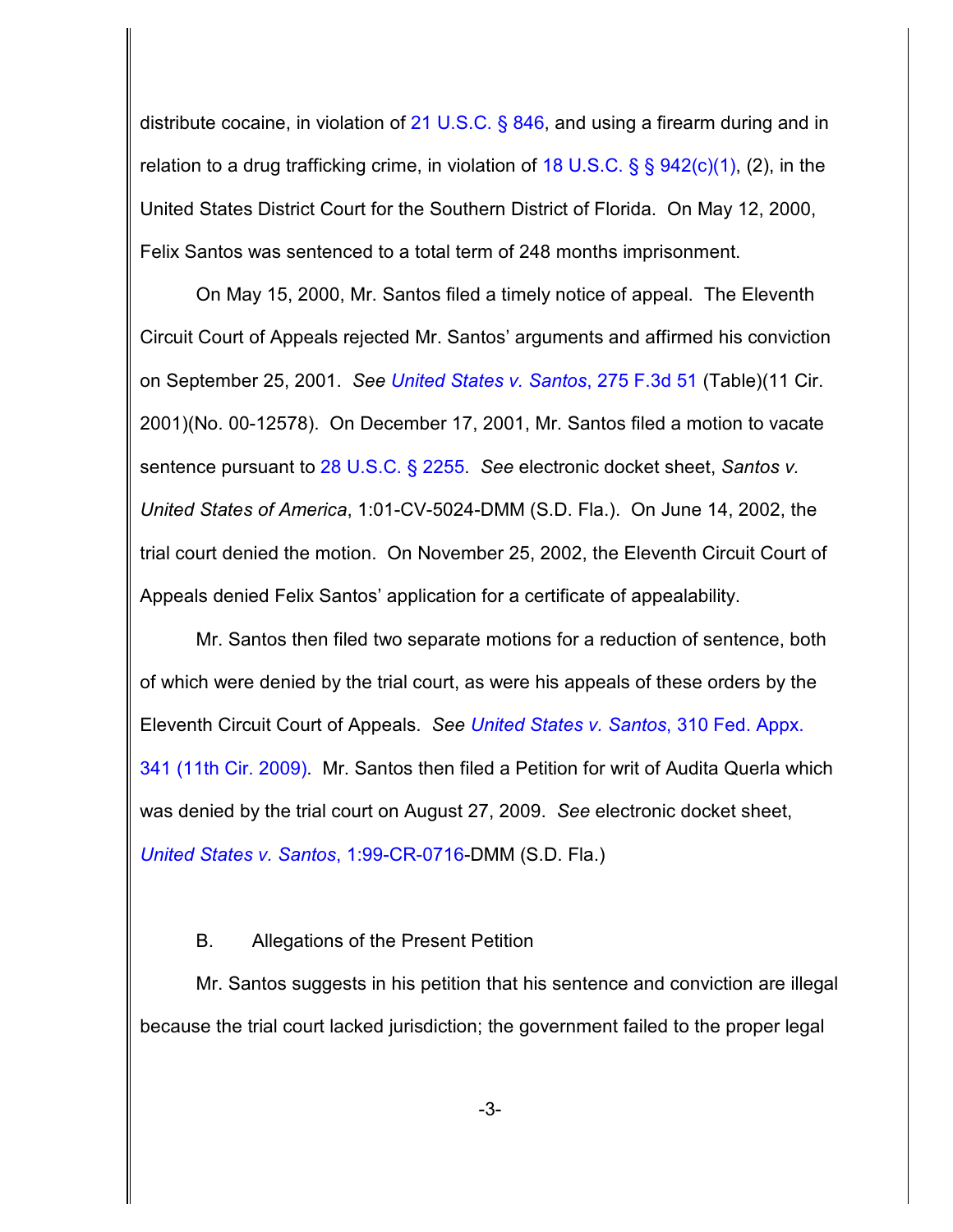statutes in his indictment; failed to make a prima facie case against; his court appointed counsel was incompetent; the government used illegally obtained evidence against him; and that he was arrested by a Miami Dade Police Officer who lacked the "authority to arrest [him] without valid delegations orders" from the federal government. (Doc. 1, Pet.) Based on the above, Mr. Santos concludes the "judgment obtained [against him] bogus" and "utterly void of all legal effect." (*Id*.)

#### **III. Discussion**

Depending on the circumstances, a federal prisoner may challenge his detention under [28 U.S.C. § 2241](http://www.westlaw.com/find/default.wl?rs=CLWP3.0&vr=2.0&cite=28+USCA+s+2241) and § 2255. *See* [28 U.S.C. § 2255](http://www.westlaw.com/find/default.wl?rs=CLWP3.0&vr=2.0&cite=28+USCA+s+2255); *[In re](http://www.westlaw.com/find/default.wl?rs=CLWP3.0&vr=2.0&cite=119+F.3d+245) Dorsainvil*[, 119 F.3d 245, 249 \(3d Cir. 1997\)](http://www.westlaw.com/find/default.wl?rs=CLWP3.0&vr=2.0&cite=119+F.3d+245). Ordinarily, when challenging the validity of a conviction and sentence, a federal prisoner is limited to filing a motion pursuant to section 2255. *Okereke v. United States*[, 307 F.3d 117, 120 \(3d Cir.](http://www.westlaw.com/find/default.wl?rs=CLWP3.0&vr=2.0&cite=307+F.3d+117) [2002\)](http://www.westlaw.com/find/default.wl?rs=CLWP3.0&vr=2.0&cite=307+F.3d+117); *Russell v. Martinez*[, 325 Fed. Appx. 45, 47 \(3d Cir. 2009\)](http://www.westlaw.com/find/default.wl?rs=CLWP3.0&vr=2.0&cite=325+Fed.Appx.+45)("a section 2255 motion filed in the sentencing court is the presumptive means for a federal prisoner to challenge the validity of a conviction or sentence.") "A prisoner may proceed under § 2241 only where the remedy provided under § 2255 is inadequate or ineffective to test the legality of his confinement." *Norman v. Levi*[, 305 Fed. Appx.](http://www.westlaw.com/find/default.wl?rs=CLWP3.0&vr=2.0&cite=305+Fed.Appx.+820) [820, 821 \(3d Cir. 2009\)](http://www.westlaw.com/find/default.wl?rs=CLWP3.0&vr=2.0&cite=305+Fed.Appx.+820); [28 U.S.C. § 2255\(e\)](http://www.westlaw.com/find/default.wl?rs=CLWP3.0&vr=2.0&cite=28+USCA+s+2255%28e%29); *In re Dorsainvil*[, 119 F.3d at 249](http://www.westlaw.com/find/default.wl?rs=CLWP3.0&vr=2.0&cite=119+F.3d+249). The inadequacy or ineffectiveness must be "a limitation of scope or procedure ... prevent[ing] a § 2255 proceeding from affording [petitioner] a full hearing and adjudication of [a] wrongful detention claim." *Okereke*[, 307 F.3d at 120](http://www.westlaw.com/find/default.wl?rs=CLWP3.0&vr=2.0&cite=307+F.3d+120) (citing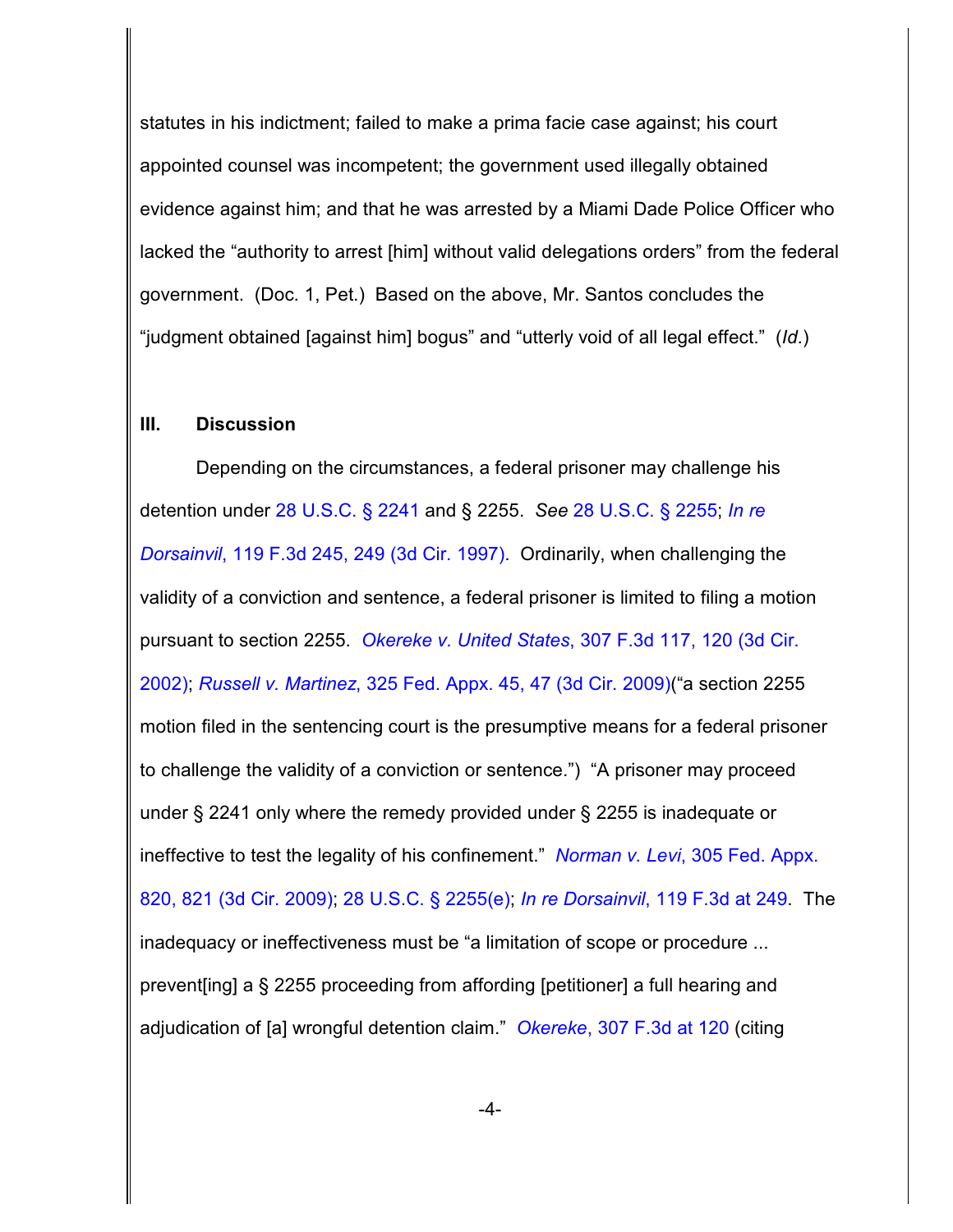*Cradle v. United States*[, 290 F.3d 536, 538 \(3d Cir. 2002\)\(per curiam\)](http://www.westlaw.com/find/default.wl?rs=CLWP3.0&vr=2.0&cite=290+F.3d+536). "It is the inefficacy of the remedy, not the personal inability to use it, that is determinative." *Cradle*[, 290 F.3d 538-39](http://www.westlaw.com/find/default.wl?rs=CLWP3.0&vr=2.0&cite=290+F.3d+538) (citing *Garris v. Lindsay*[, 794 F.2d 722, 727 \(D.C. Cir.](http://www.westlaw.com/keycite/default.wl?rs=CLWP3.0&vr=2.0&cite=Garris+v.+Lindsay%2c+794+F.2d+722%2c+727+%28D.C.+Cir.+1986%29)

[1986\)](http://www.westlaw.com/keycite/default.wl?rs=CLWP3.0&vr=2.0&cite=Garris+v.+Lindsay%2c+794+F.2d+722%2c+727+%28D.C.+Cir.+1986%29)). Hence, "[s]ection 2255 is not inadequate or ineffective merely because the sentencing court does not grant relief, the one-year statute of limitations has expired, or the petitioner is unable to meet the stringent gatekeeping requirements of the amended § 2255." *Cradle*[, 290 F.3d at 539](http://www.westlaw.com/find/default.wl?rs=CLWP3.0&vr=2.0&cite=290+F.3d+539). A petitioner therefore cannot invoke § 2241 merely because he already filed a § 2255 motion and may find another one procedurally barred. *See* [28 U.S.C. § 2255\(h\)](http://www.westlaw.com/find/default.wl?rs=CLWP3.0&vr=2.0&cite=28+USCA+s+2255%28h%29).<sup>5</sup> The "safety valve" provided under § 2255(e) is extremely narrow and has only been applied in unusual situations, such as those in which a prisoner has had no prior opportunity to challenge his conviction for conduct later deemed to be noncriminal by a change in law. *Okereke*[, 307 F.3d at 120](http://www.westlaw.com/find/default.wl?rs=CLWP3.0&vr=2.0&cite=307+F.3d+120) (citing *In re Dorsainvil*[, 119 F.3d at 251](http://www.westlaw.com/keycite/default.wl?rs=CLWP3.0&vr=2.0&cite=In+re+Dorsainvil%2c+119+F.3d+at+251)).

A habeas petition pursuant to a § 2241 is not an additional, alternative or supplemental remedy to [28 U.S.C. § 2255](http://www.westlaw.com/find/default.wl?rs=CLWP3.0&vr=2.0&cite=28+USCA+s+2255). *Cradle*[, 290 F.3d at 538](http://www.westlaw.com/find/default.wl?rs=CLWP3.0&vr=2.0&cite=290+F.3d+538) - 39. If a petitioner who has filed a § 2241 petition fails to show § 2255 to be inadequate or ineffective, then the Court lacks jurisdiction to consider the § 2241 petition.

5 [28 U.S.C. § 2255\(h\)](http://www.westlaw.com/find/default.wl?rs=CLWP3.0&vr=2.0&cite=28+USCA+s+2255%28h%29) states:

A second or successive motion must be certified as provided in section 2244 by a panel of the appropriate court of appeals to contain -

(1) newly discovered evidence ... or

(2) a new rule of constitutional law, made retroactive to cases on collateral review by the Supreme Court ...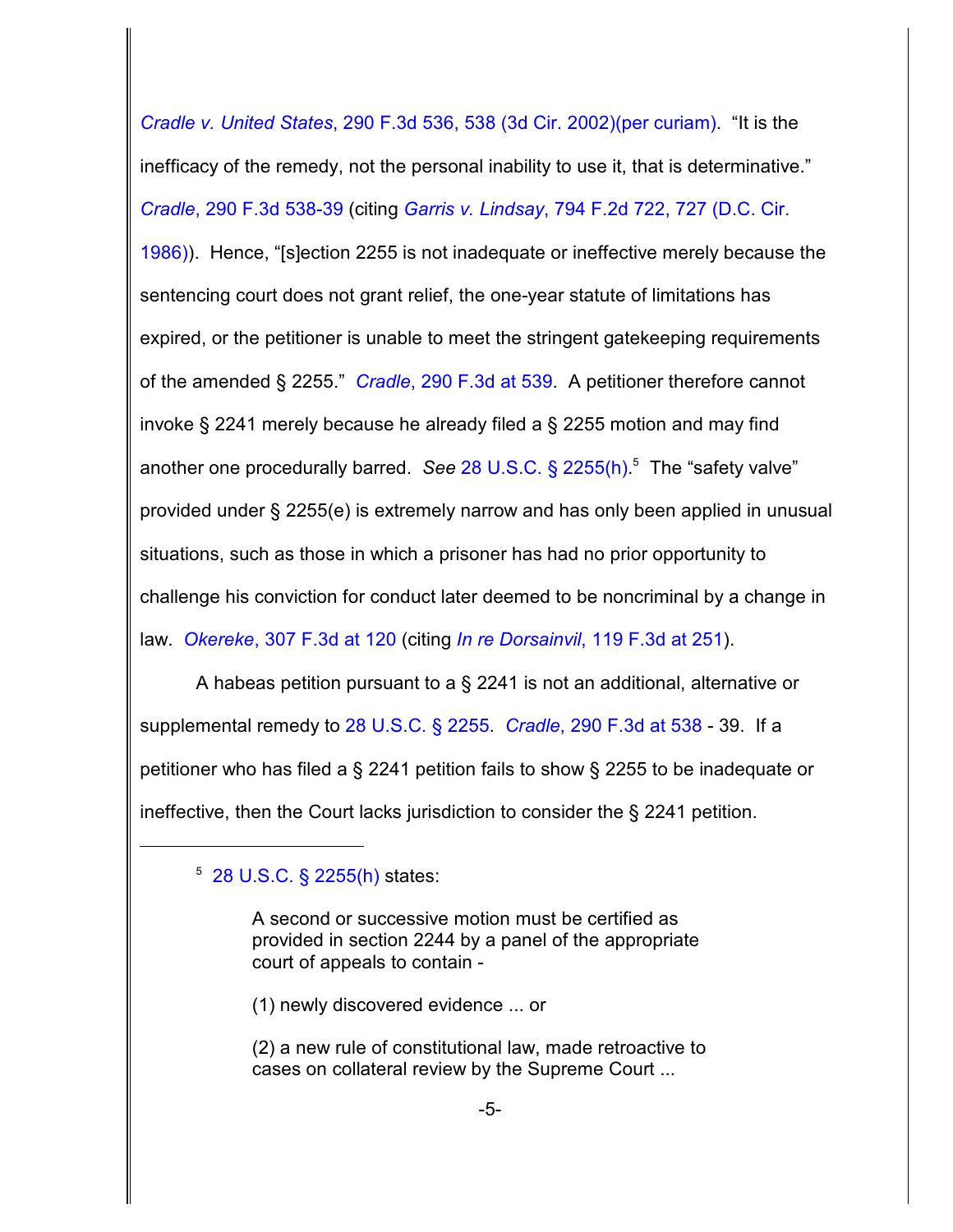*Application of Galante*[, 437 F.2d 1164, 1165 \(3d Cir 1971\)](http://www.westlaw.com/find/default.wl?rs=CLWP3.0&vr=2.0&cite=437+F.2d+1164); *[Hill v. Williamson](http://www.westlaw.com/find/default.wl?rs=CLWP3.0&vr=2.0&cite=223+Fed.Appx.+179)*, 223 [Fed. Appx. 179, 180 \(3d Cir. 2007\)\(per curiam\)](http://www.westlaw.com/find/default.wl?rs=CLWP3.0&vr=2.0&cite=223+Fed.Appx.+179)(non-precedential). In this case, Petitioner is clearly challenging the validity of his federal conviction and sentence. The allegations of Mr. Santos' habeas petition do not suggest he is entitled to resort to seeking habeas relief under  $28$  U.S.C. § 2241 on the grounds that a petition under [28 U.S.C. § 2255](http://www.westlaw.com/find/default.wl?rs=CLWP3.0&vr=2.0&cite=28+USCA+s+2255) would be ineffective or inadequate. Clearly this is not a situation where Mr. Santos did not have a prior opportunity to raise the claims presented in his petition. Petitioner filed a motion pursuant to § 2255, raising many of the same claims. He may not file a § 2241 petition simply because he is dissatisfied with the results of his previous § 2255 petition. The remedy afforded under § 2241 is not intended as an additional, alternative, or supplemental remedy to that prescribed under § 2255. Thus, upon careful review, the representations of Felix Santos' present petition are simply insufficient to persuade the Court that [28](http://www.westlaw.com/find/default.wl?rs=CLWP3.0&vr=2.0&cite=28+USCA+s+2255) [U.S.C. § 2255](http://www.westlaw.com/find/default.wl?rs=CLWP3.0&vr=2.0&cite=28+USCA+s+2255) would be either ineffective or inadequate to test the legality of his detention. Furthermore, Petitioner does not suggest he stands convicted for conduct later deemed to be noncriminal by a change in law allowing him to invoke the "savings clause" of  $\S$  2255(e).

### **IV. Conclusion**

Because Mr. Santos has not demonstrated that § 2255 is an inadequate or ineffective vehicle by which to address his conviction and sentence, the Court lacks jurisdiction over his § 2241 petition, and it must be dismissed. Mr. Santos' only potential avenue for relief is to file a motion in the United States Court of Appeals for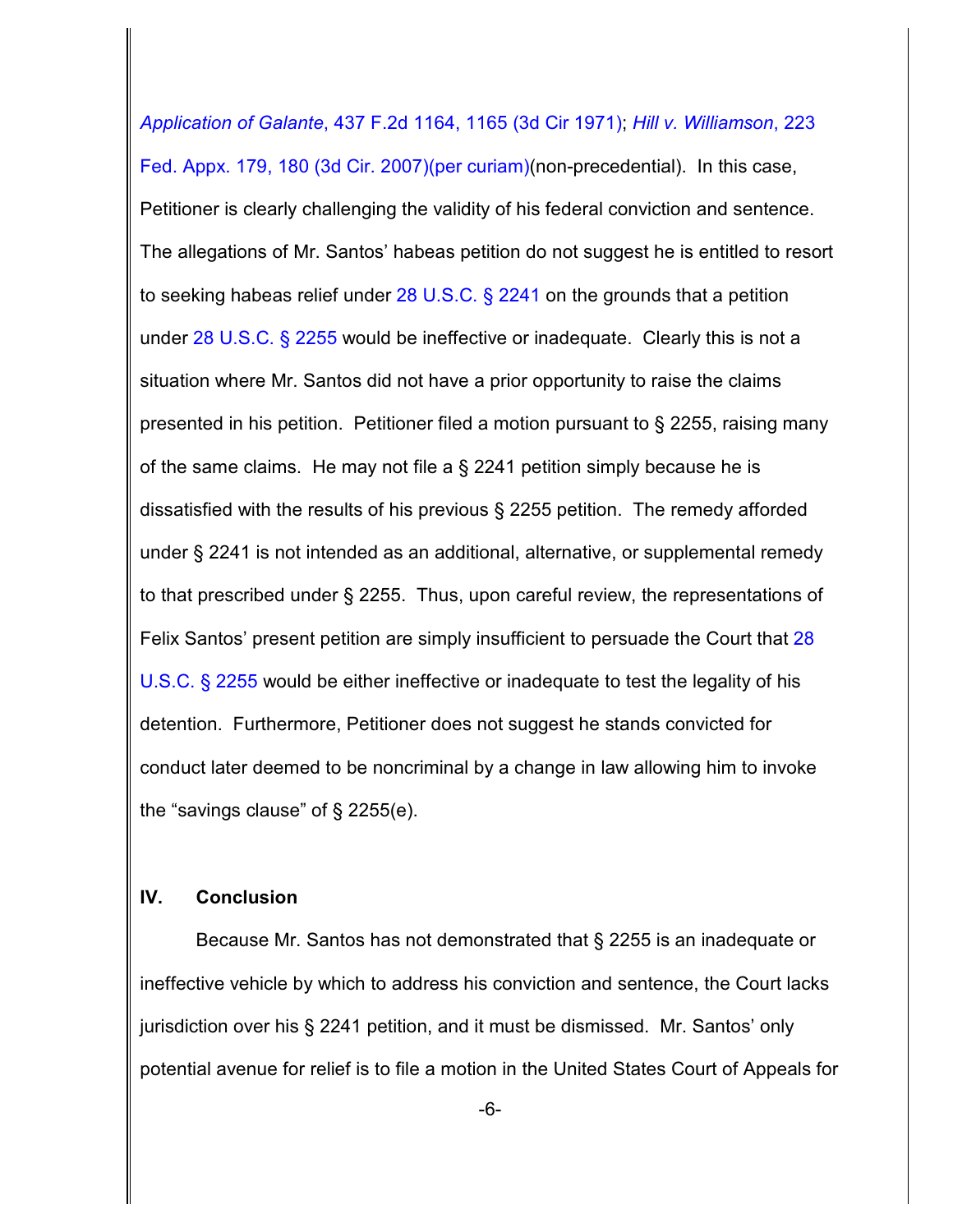the Eleventh Circuit seeking an order authorizing the District Court to consider a second or successive motion under [28 U.S.C. § 2255](http://www.westlaw.com/find/default.wl?rs=CLWP3.0&vr=2.0&cite=28+USCA+s+2255). *See* [28 U.S.C. §§ 2244](http://www.westlaw.com/find/default.wl?rs=CLWP3.0&vr=2.0&cite=28+USCA+ss+2244), 2255. Such a motion would likely be untimely, but the statute of limitations is an affirmative defense that must be raised by the government, *see [United States v.](http://www.westlaw.com/find/default.wl?rs=CLWP3.0&vr=2.0&cite=409+F.3d+155) Bendolph*[, 409 F.3d 155, 164 \(3d Cir. 2005\)](http://www.westlaw.com/find/default.wl?rs=CLWP3.0&vr=2.0&cite=409+F.3d+155), or by the court, if it decides to do so *sua sponte*. *(Id.* [at 166](http://www.westlaw.com/find/default.wl?rs=CLWP3.0&vr=2.0&cite=409+F.3d+166).) The Court will dismiss Mr. Santos' § 2241 petition under Rule 4 of the [Rules Governing Section 2254](http://www.westlaw.com/find/default.wl?rs=CLWP3.0&vr=2.0&cite=SECT+Section+2254) Cases in the United States District Courts.<sup>6</sup>

## **/s/ A. Richard Caputo A. RICHARD CAPUTO United States District Judge**

**Date: January 13th , 2010** 

 $6$  Federal prisoner appeals from the denial of a § 2241 habeas corpus proceeding are not governed by the certificate of appealability requirement. *[United](http://www.westlaw.com/find/default.wl?rs=CLWP3.0&vr=2.0&cite=224+F.3d+256) States v. Cepero*[, 224 F.3d 256, 264-65 \(3d Cir. 2000\)](http://www.westlaw.com/find/default.wl?rs=CLWP3.0&vr=2.0&cite=224+F.3d+256); [28 U.S.C. § 2253\(c\)\(1\)\(B\)](http://www.westlaw.com/find/default.wl?rs=CLWP3.0&vr=2.0&cite=28+USCA+s+2253%28c%29%281%29%28B%29). As such, this Court makes no certificate of appealability determination in this matter.